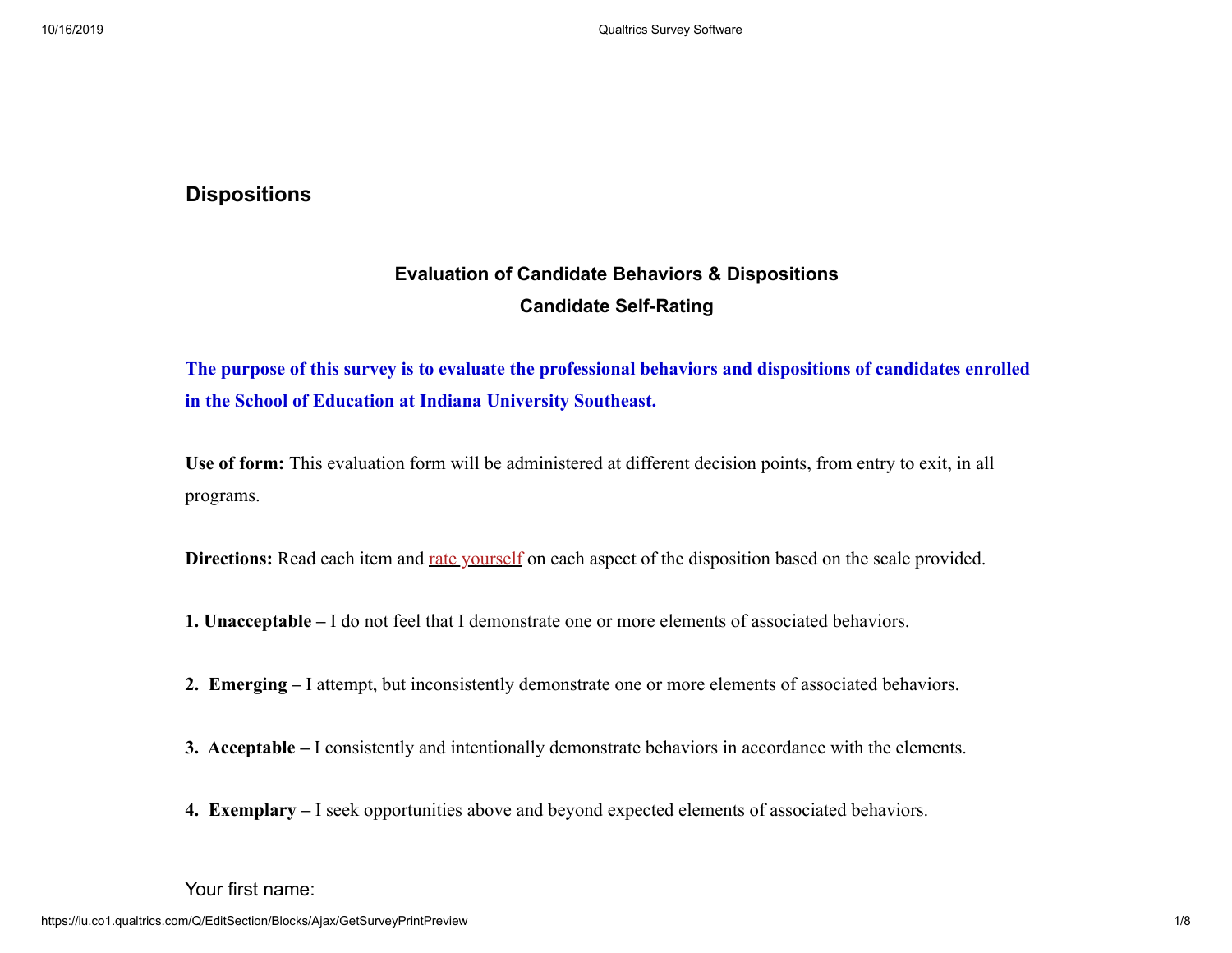Your last name:

Your student ID number:

Select your program:

| <b>Advance to Teaching - ELA</b>                      | English as a Second Language/<br>English as a New Language | <b>Secondary Education - Social</b><br><b>Studies</b> |
|-------------------------------------------------------|------------------------------------------------------------|-------------------------------------------------------|
| <b>Advance to Teaching -</b><br><b>Mathematics</b>    | Reading                                                    | <b>Special Education</b>                              |
| <b>Advance to Teaching - Science</b>                  | <b>School Counseling</b>                                   | <b>Technology</b>                                     |
| <b>Advance to Teaching - Social</b><br><b>Studies</b> | <b>Secondary Education - ELA</b>                           | <b>Transition to Teaching</b>                         |
| <b>Educational Leadership</b>                         | <b>Secondary Education -</b><br><b>Mathematics</b>         | Other (please specify):                               |
| <b>Elementary Education</b>                           | <b>Secondary Education - Science</b>                       |                                                       |

# **Directions**

Read each item below and rate yourself on each aspect of the disposition based on the scale provided.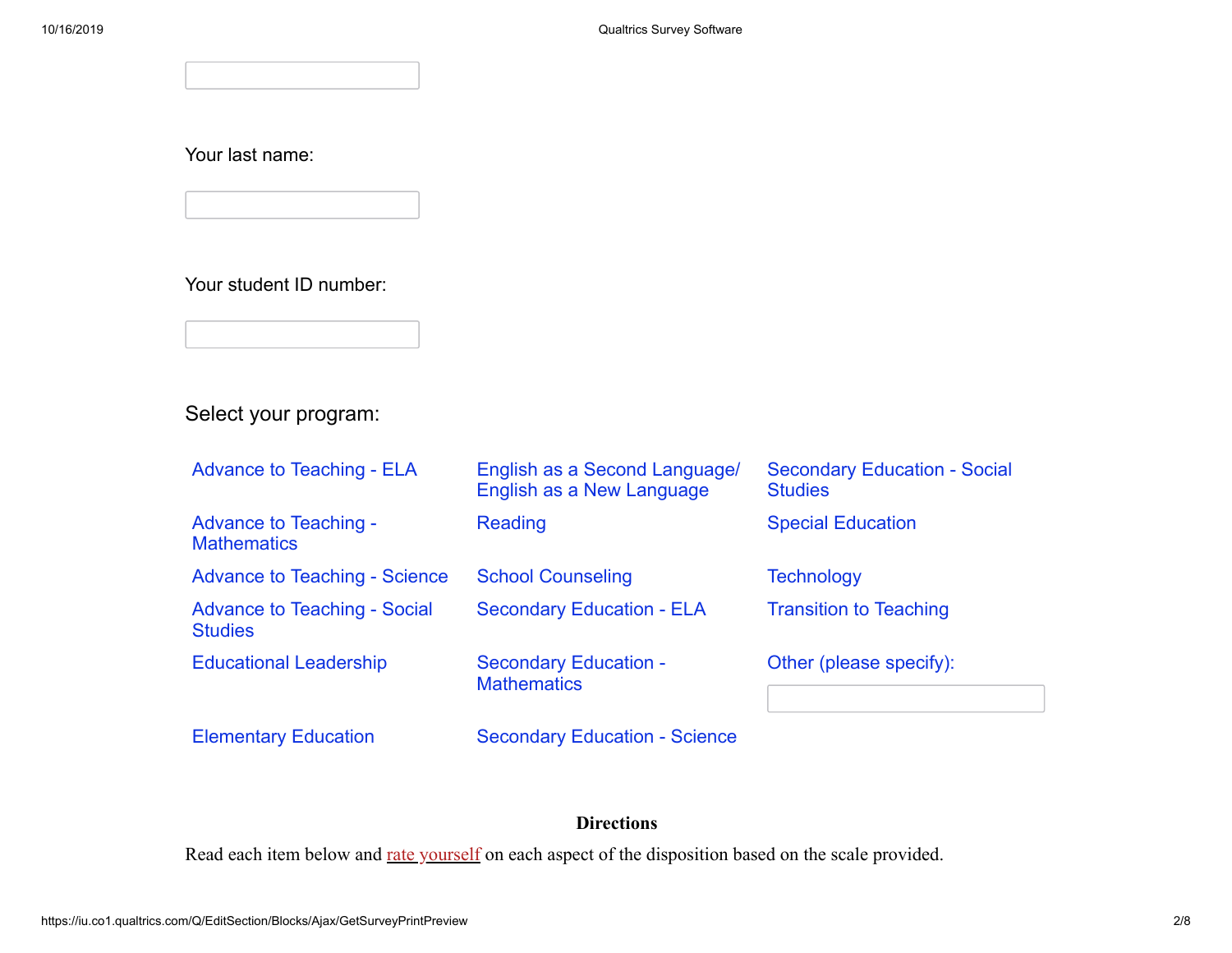#### 10/16/2019 Qualtrics Survey Software

**1. Unacceptable –** I do not feel that I demonstrate one or more elements of associated behaviors.

**2. Emerging –** I attempt, but inconsistently demonstrate one or more elements of associated behaviors.

**3. Acceptable –** I consistently and intentionally demonstrate behaviors in accordance with the elements.

**4. Exemplary –** I seek opportunities above and beyond expected elements of associated behaviors.

1. I respect the accepted legal and ethical norms and values of education. *CAEP 1.1 & 3.6 INTASC 9 SOE 3c*

Associated behaviors include, but are not limited to the following:

- Maintaining confidentiality of student records, parent communications, and private professional communications.
- Using language free of profanity and derogatory statements toward any individual or groups.
- Adhering to professional standards of integrity and decision-making truthfulness and honesty.
- Displaying ethical conduct for core values and concerns of the school, students and community

#### Unacceptable Emerging Acceptable Exemplary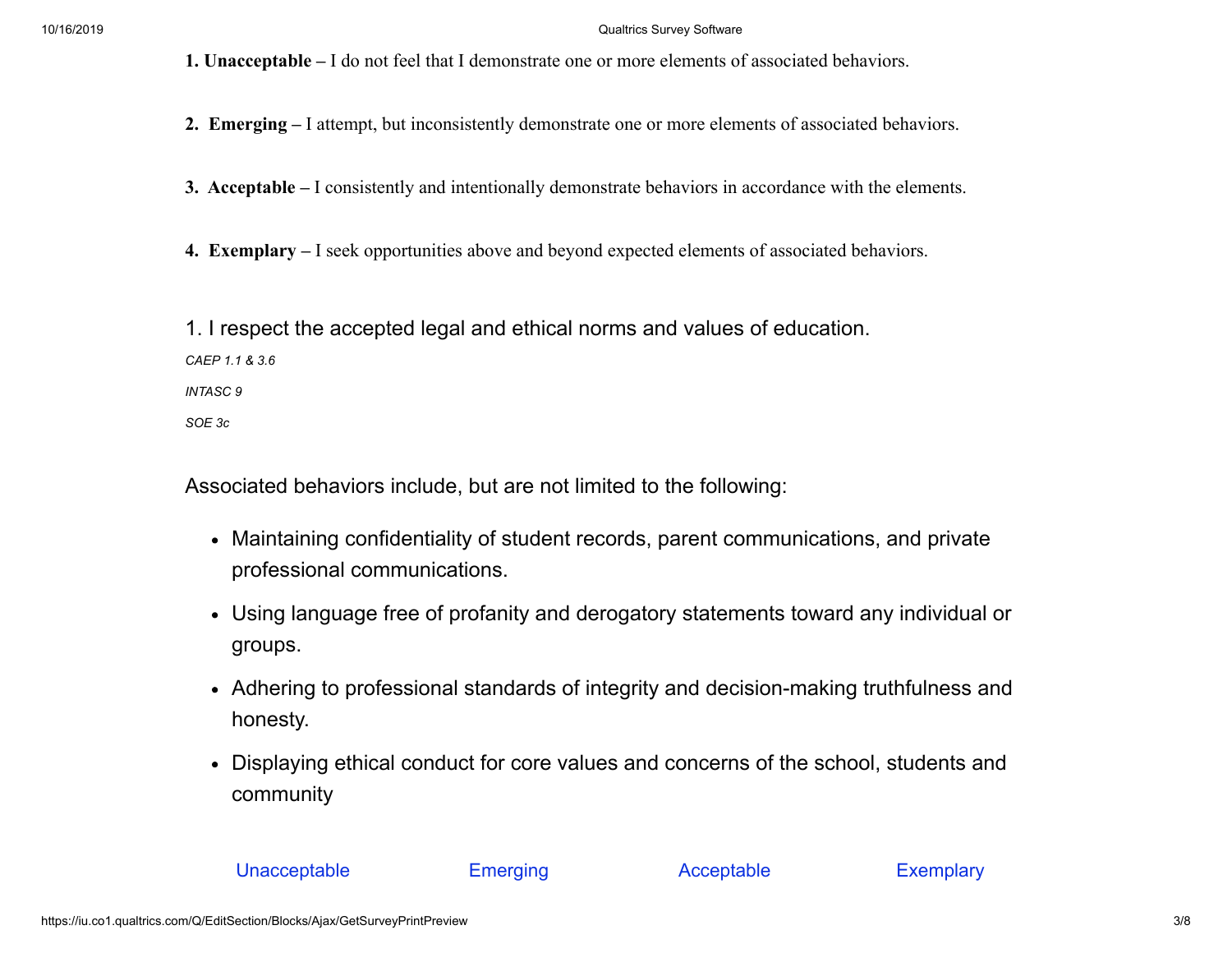2. I effectively interact and collaborates with others and foster similar behaviors among candidates. *CAEP 1.1 INTASC 1 SOE 3a*

Associated behaviors include, but are not limited to the following:

- Actively participating in and contributing to group assignments, projects or activities
- Designing and using collaborative activities and assessments

| Unacceptable                                                                                | <b>Emerging</b> | Accpetable | <b>Exemplary</b> |
|---------------------------------------------------------------------------------------------|-----------------|------------|------------------|
| 3. I am committed to diversity through equitable treatment and respect for all individuals. |                 |            |                  |
| CAEP 1.1                                                                                    |                 |            |                  |
| <b>INTASC1</b>                                                                              |                 |            |                  |

*SOE 4*

Associated behaviors include, but are not limited to the following:

- Responding to the varying needs and dispositions of others
- Accepting and adapting to differences in learning styles and individual capabilities
- Valuing diverse languages and dialects and seeking to integrate them into his/her instructional practice to engage students in learning.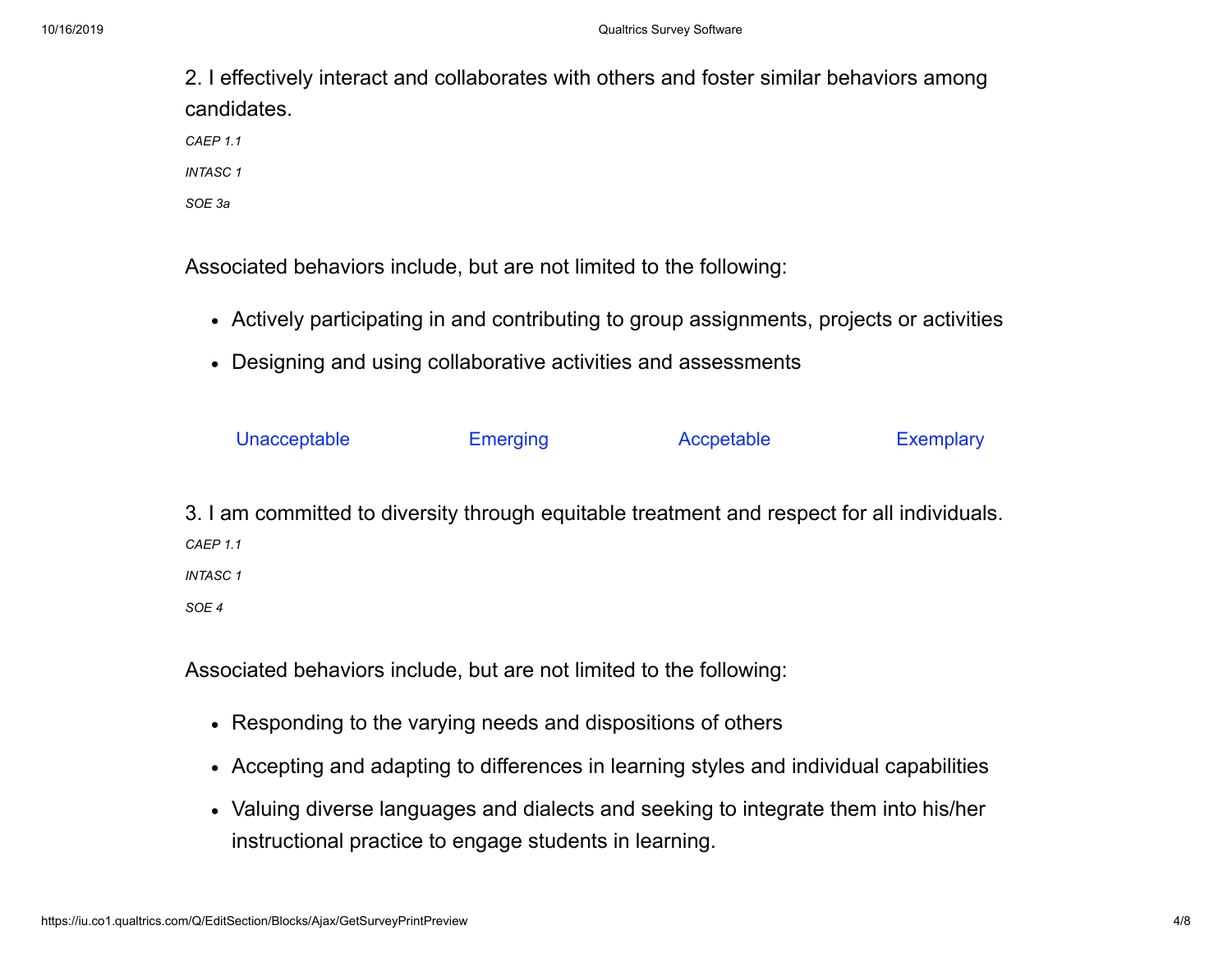Communicating verbally and non-verbally in ways that demonstrate respect for and responsiveness to the cultural backgrounds and differing perspectives learners bring to the learning environment.

| Unacceptable                                                                    | <b>Emerging</b> | Acceptable | <b>Exemplary</b> |
|---------------------------------------------------------------------------------|-----------------|------------|------------------|
|                                                                                 |                 |            |                  |
| 4. I exhibit personal management behaviors valued by the professional education |                 |            |                  |
| community.                                                                      |                 |            |                  |
| CAEP 1.1 & 3.6                                                                  |                 |            |                  |
| <b>INTASC 10</b>                                                                |                 |            |                  |
| SOE 2a                                                                          |                 |            |                  |

Associated behaviors include, but are not limited to the following:

- Being present and punctual for professional activities and assigned duties
- Demonstrating preparedness for professional engagements
- Completing assigned work on time
- Respecting the intellectual property of others
- Maintaining the confidentiality of private records and meetings



5. I exhibit enthusiasm and respect for education as a practice and a profession.

*CAEP 1.1*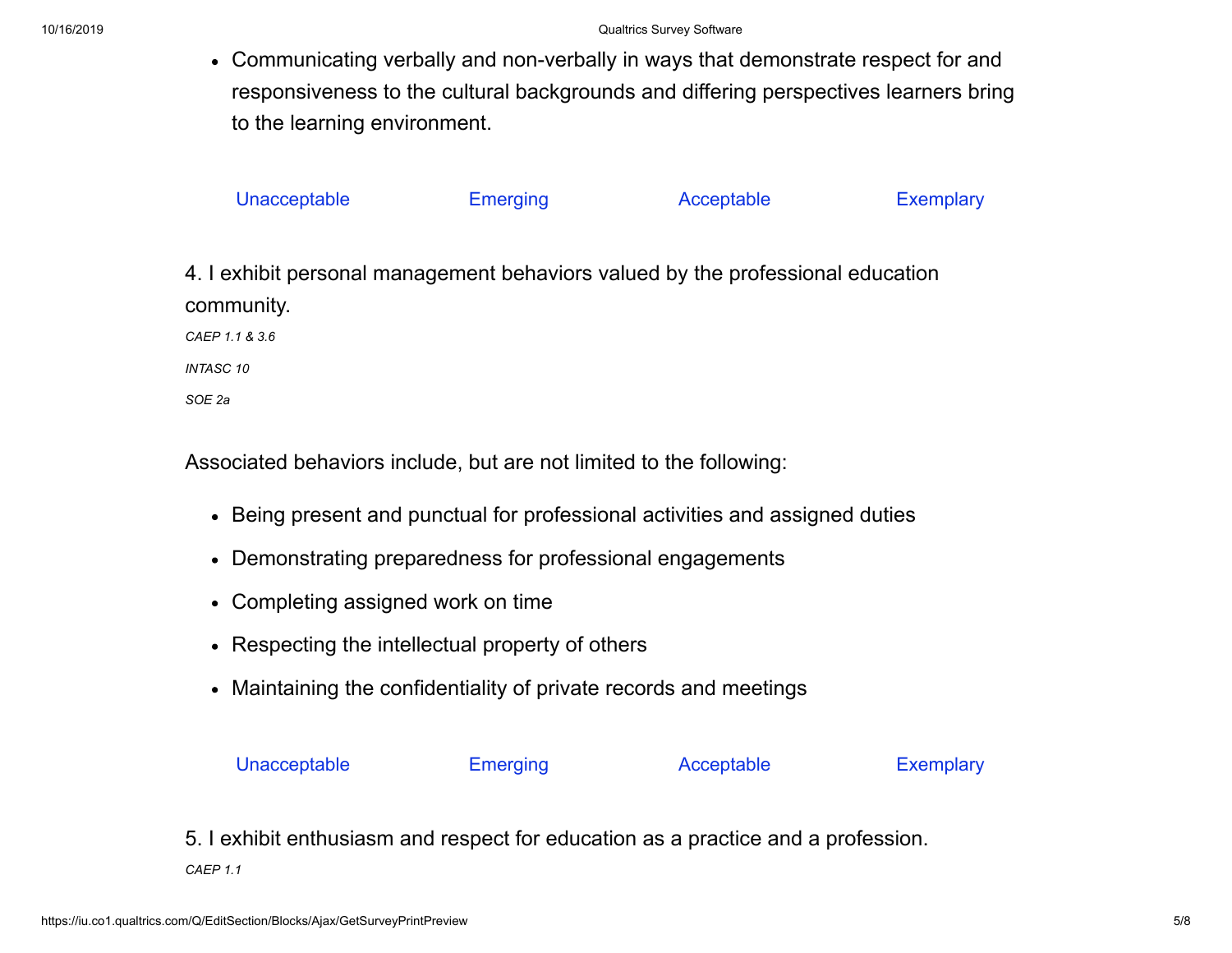10/16/2019 Qualtrics Survey Software

*INTASC 3, 5, 9, 10 SOE 2a, 2b*

Associated behaviors include, but are not limited to the following:

- Demonstrating positive behaviors, attitudes and a commitment to quality education
- Seeking opportunities to build positive relationships with others in the profession
- Participating in the meetings and activities of local, state and national professional associations and organizations
- Developing and pursuing personal goals for professional development
- Exhibiting high quality in the preparation and implementation of educational activities
- Seeing him/herself as a learner, continuously seeking opportunities to draw upon current education policy and research as sources of analysis and reflection to improve practice.
- Seeking appropriate opportunities to model effective practice for colleagues, to lead professional learning activities, and to serve in other leadership roles.

## Unacceptable Emerging Acceptable Exemplary

6. I am committed to continuous self-evaluation and personal improvement.

*CAEP 1.1*

*INTASC 6,9*

*SOE 1b, 3b*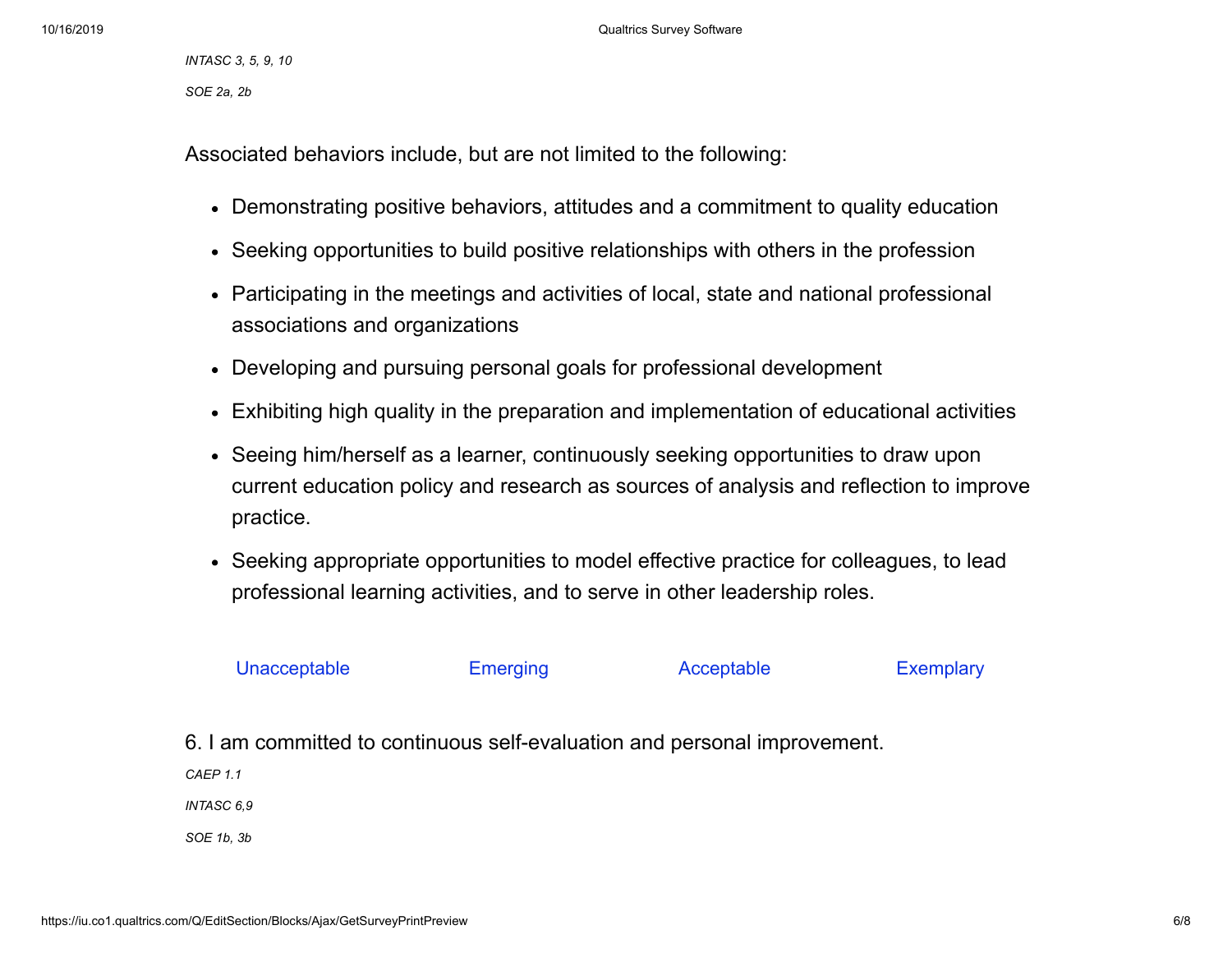Associated behaviors include, but are not limited to the following:

- Committing to deepening understanding of his/her own frames of reference (e.g., culture, gender, language, abilities, ways of knowing), the potential biases in these frames, and their impact on expectations for and relationships with learners and their families.
- Demonstrating positive changes in educational practices or personal behaviors over time
- Responding analytically and proactively to assessments by supervisors or others and making changes to address legitimate concerns
- Actively soliciting feedback for purposes of making quality improvements in practice

| Unacceptable | <b>Emerging</b> | Acceptable | <b>Exemplary</b> |
|--------------|-----------------|------------|------------------|
|              |                 |            |                  |

7. I am committed to the belief that all children can learn.

*CAEP 1.1*

*INTASC 1, 2, 3, 9*

*SOE 1a, 1b, 3b, 3d*

Associated behaviors include, but are not limited to the following:

Designing, adapting and delivering instruction to address each student's diverse learning strengths and needs and creating opportunities for students to demonstrate their learning in different ways.